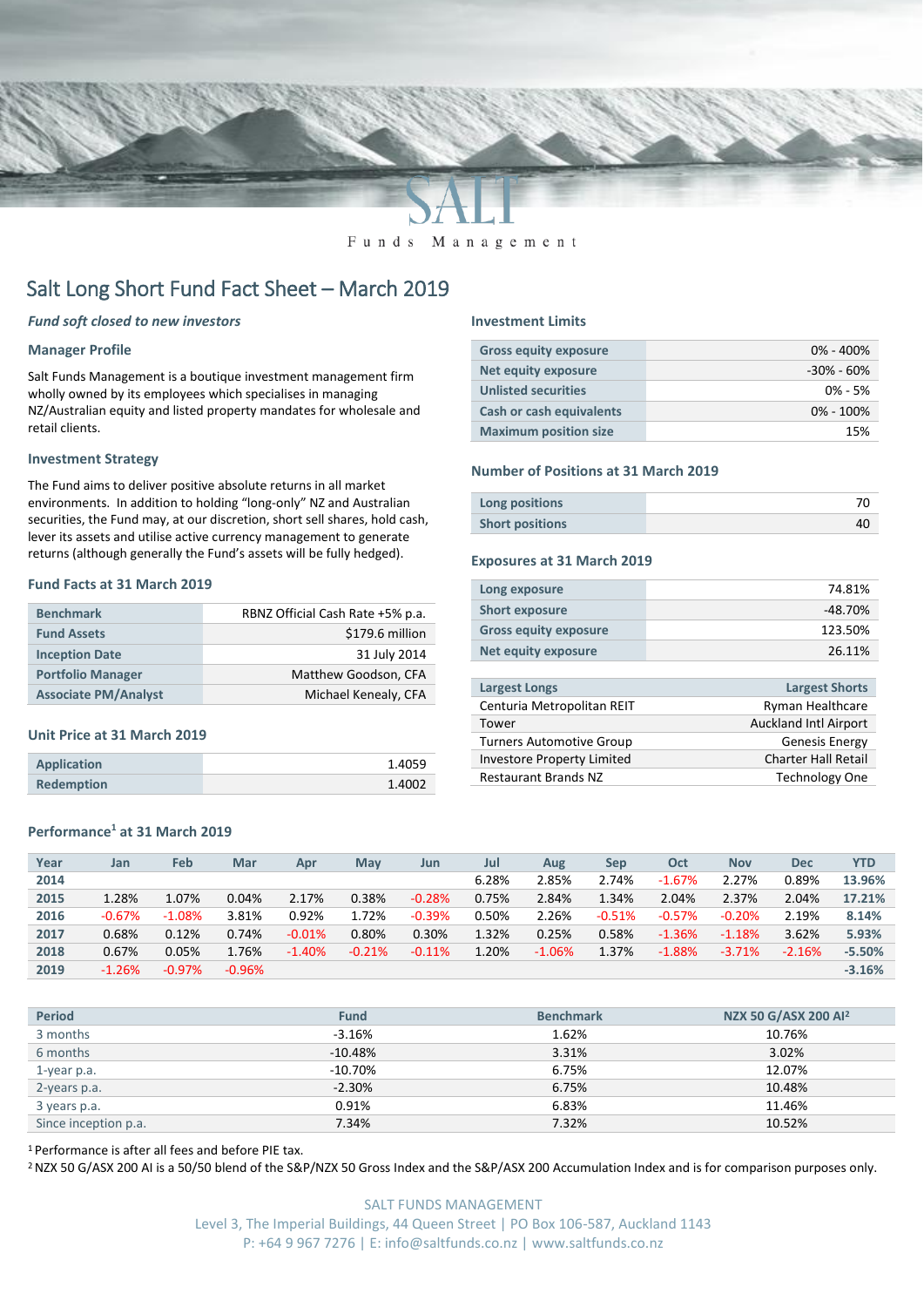Funds Management

## **Country Allocation at 31 March 2019 (Gross Equity Exposure) March 2019 Individual Stock Contribution**



### **Fund Commentary**

.

The Fund delivered a return of -0.96% after all fees and expenses during the month of March. After a soft start, we had ground back up to flat with three days to go but then a dovish RBNZ Statement sparked a sharp fall in bond yields and a wave of indiscriminate buying which saw many of our extremely overpriced shorts rise even further.

While many of our longs did well, this sudden return to a bull market is seeing little interest in solid companies on 8-12x PE ratios that have 10-15% growth. This market is being driven by a bar-bell of egregiously overpriced growth names and very expensive dividend yielders. Any investor requiring yield has been forced dangerously up the risk curve from corporate bonds into equities.

Since inception on 30 June 2014, the Fund has now returned +41.4% after all fees and expenses, with thirty-four of the fiftyseven months having had positive returns. While the last few months have been torrid, the Fund's long-term track record remains solid. There are no material problem children that concern us and we believe we are well placed to benefit when this aged bull market comes to its inevitable end.

We have cried wolf for a couple of years now as equities have ground remorselessly higher, even in the face of year-ahead earnings forecasts that have fallen 7% since April 2018. We do not typically include charts in our commentary but words no longer do our market justice.



**S&P/NZX 50 - PE Valuation**



This shows the year-ahead "core" PE based on earnings forecasts that roll forward a year every month. It excludes property companies and Infratil to avoid one-off revaluations. There is an argument that the PE's for the large gentailers are overstated given they depreciate their hydro-dams too quickly but this is not hugely material. The picture is fairly clear – and yes, we were bullish back in what seems like the mists of time in 2011-13.

The obvious reason for the PE multiple expanding is that bond yields have plunged and we must confess that they have fallen far further than we ever thought possible. In March alone, the NZ 10 year yield fell from 2.16% to 1.75%. This is below the 1.9% CPI inflation rate and illustrates just how central banks everywhere are forcing investors uncomfortably up the risk curve.

Frighteningly, the chart below shows that even at these ultra-low bond yields, the NZ equity market is very expensive.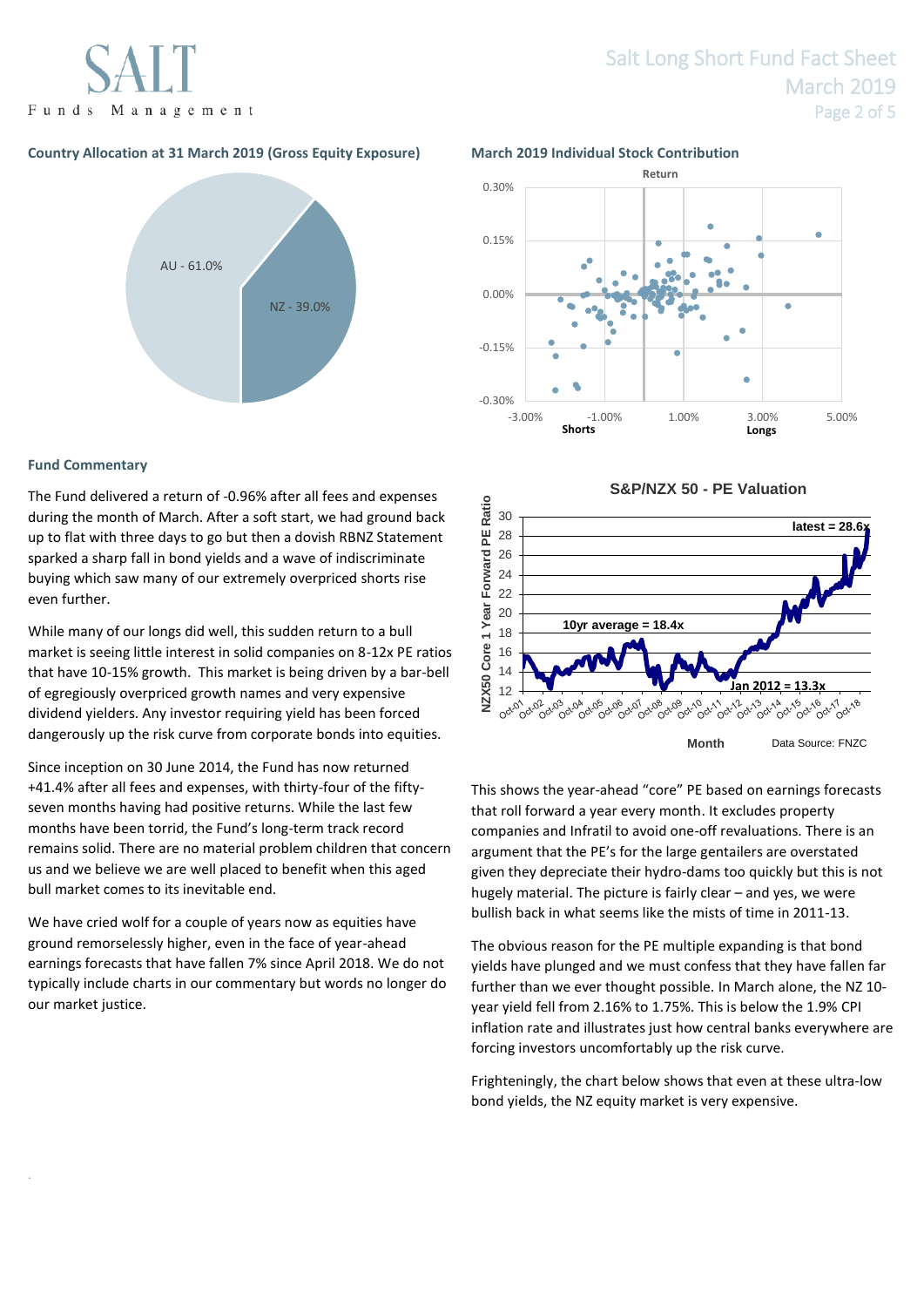

This scatter-plot looks at the one-year forward PE versus the 10 year bond yield for every month going back to October 2001. Without overplaying the mathematical precision, the line is a regression best fit and suggests that the fair value PE at current bond yields is a mere 23.2x versus the 28.6x that we closed the month at. The market is 23% expensive.

Over time, the market is very rarely at fair value and there have been three clear paradigms in this period. The first was pre-GFC, when bond yields were in the 6-7% region and PE's of 16-17x were too high relative to that – the GFC soon solved that. The second paradigm was the extended period of under-valuation in 2011-12, when the world's stuttering post-GFC recovery was particularly manifested in deep concerns in Europe. This was solved by QE and Draghi's "whatever it takes".

Finally, we have the current paradigm of slowing growth, lowflation and central banks that seem determined to ease monetary policy to achieve an elusive 2%+ inflation goal rather than being satisfied with low positive inflation. This has forced investors to overpay for equity risk in order to generate income, while very low bond yields are also disproportionately helpful to long dated growth companies. One day, this current paradigm will change but for now, that is what we have.

Work we have seen on these valuation models overseas shows they have little predictive power about short-term and one-year returns but strongly predict longer term 3 to 5-year returns.

Over the last several months, the Fund has been well and truly "beaten by the bull". Our set-up is similar to what it has always been, in that we short-sell over-priced mid-large cap companies and go long a variety of companies that are outright cheap or have under-priced growth right across the market cap spectrum.

A key problem for us has been that the market's advance has been disproportionately concentrated in the largest stocks, with the average PE at month-end being 28.6x, which is at a record divergence to the median PE, which is sitting back at a very attractive 16.8x. Our large cap shorts have become even more

.

expensive, while our far cheaper (and often smaller cap) longs have risen far less. Australia has been directionally similar.

In our view, this median PE of 16.8x is very attractive versus current interest rates, with the trick being to find names which can still deliver earnings growth in a sluggish AU/NZ economic environment. Names such as Tower, Monash IVF and the outdoor advertising companies are examples of the types of names which are on modest valuations yet have solid growth outlooks with some degree of structural underpinning. We are just waiting for the rest of the market to agree with us.

NZ's extreme valuation divide between large caps and everything else may be part of a wider global phenomenon, which encompasses a similar value versus growth divergence.

A study by the Australian strategy team at JP Morgan split the S&P/ASX 200 into quintiles ranked by PE multiple and looked at the one-year performance of each group. The most expensive quintile had a staggering PE multiple expansion of 18.7x PE points over the last 12 months, quintile #2 expanded by 3.2x PE points, quintile #3 by 1.7x PE points but the bottom two were unchanged. We do not question that falling bond yields should drive higher PE's but 18.7x PE points? Really? Anecdotally, Australia has seen a wall of redemptions from value managers (and thence forced selling) in favour of go-go growth momentum players who are "partying like it's 1999". Our ardent hope is that they will soon be, "oops, out of time".

Similarly, in the US market, AB Bernstein analysis showed that the valuation gap between value and growth is at its widest in 70 years and that all of the multiple expansion has been in the most expensive part of the market, even as earnings forecasts there have fallen.

No wonder that Citigroup found that their basket of the most shorted names in the Russell 1000 Index outperformed the broader market by the most on record during the March quarter and at one point had a return double that of the Index. These severe headwinds for value-based short-sellers have manifested in only 1.2% of the US market cap being short-sold. This has only been lower in three weeks since 2007. It had peaked at 3.1% post-GFC but shorts have latterly been brutalised out of the market. We can and have felt this pain but it is surely a contrarian sign.

We are investing in highly unusual times but the hardest question is what causes the current paradigm to change? Central banks everywhere have been hell-bent on reviving CPI inflation but have failed in their quest and have merely sparked huge inflation in equity, property and bond prices instead.

We had thought for most of last year that the catalyst for a paradigm shift would be re-emerging inflation forcing central banks to tighten. However, tentative moves in this direction have been rapidly withdrawn with the Fed officially on hold, the ECB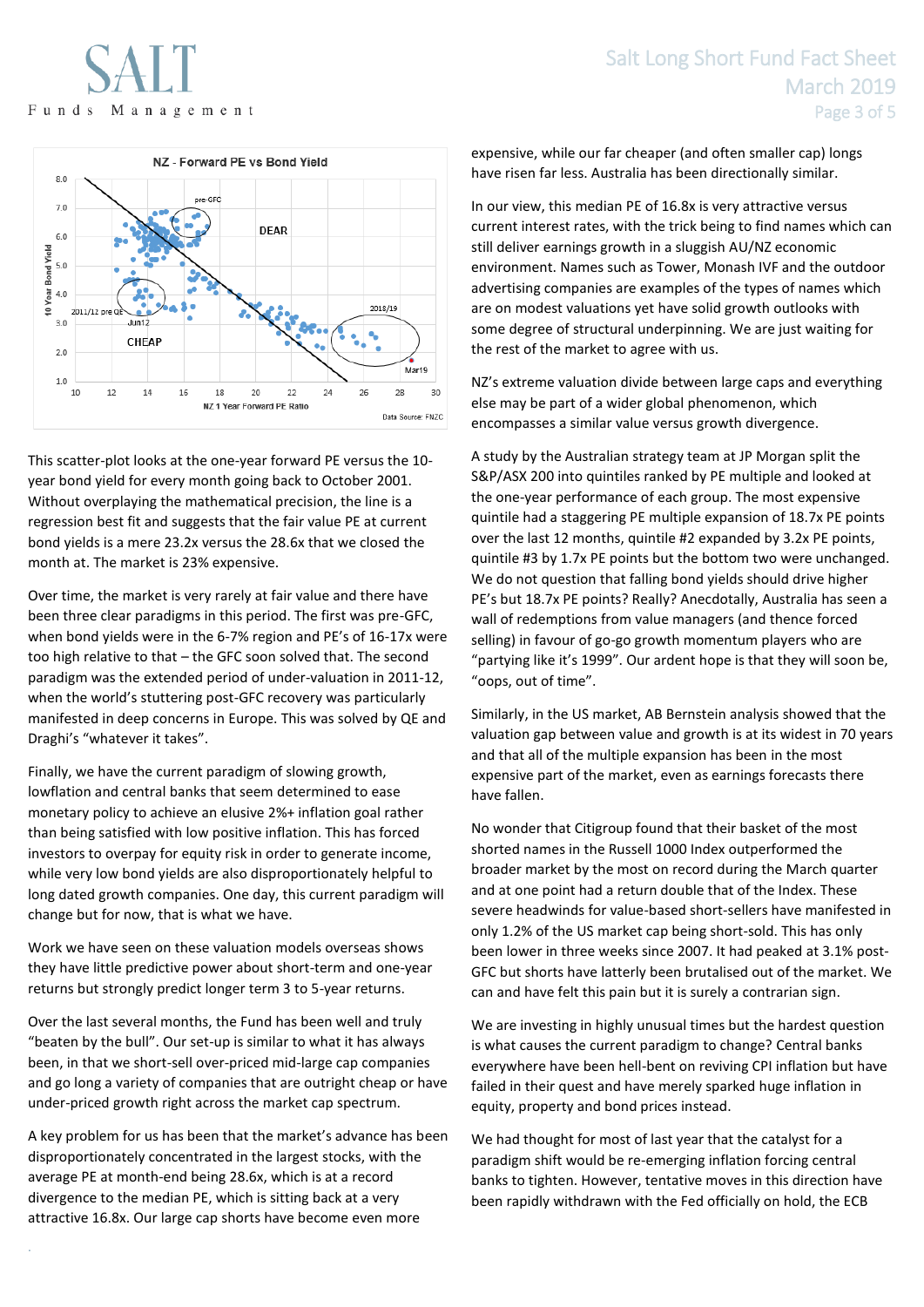

wavering and the RBA and RBNZ looking likely to cut as their next moves.

Despite gathering strength in wage inflation across many economies, the pass-through to CPI inflation has been muted. Moreover, there seems a sudden desire from some central banks to interpret their CPI targets in a symmetric fashion, so that outcomes above 2% could be tolerated for a period. The irony is that inflation readings are actually sitting at their multi-decade averages across much of the OECD, but in a world with over \$10trn of negative yielding debt, interest rates are more akin to a deep depression.

While the role of a credible 2% target was critically important in breaking the inflationary paradigm of the 1970's and 1980's, we wonder if it has any relevance in modern economies which are running very modest levels of positive inflation (with the exception of Japan). In trying to force an extra 0.5%-1.0% in defiance of structural disinflationary forces via technology and ebbing working age populations, central banks have ignited enormous asset market inflation instead.

The concomitant levels of extremely high debt may see a debt/deflation bust at some point in the future. Moreover, extended periods of ultra-low rates appear to be zombifying economies as companies over-invest and consumers save rather than spend in order to hit their targeted income levels. We are very concerned with what may happen next and repeat our citation of a BAML study last month which argues that hot money could drive a short-lived mini-bubble (they're right so far) but this will then be ended by either a debt deflation trap or an outbreak of inflation in the second half of this year as wage pressures finally feed through.

While the bulls are running amok, there are an array of signs that we could be due another sharp correction. Net short positioning in the VIX volatility index is now more than 40% of the open interest. This is even lower than the 35%-38% net short levels reached prior to the very sharp retracements in February and October 2018. Similarly, inflows into the S&P500 Growth ETF hit their highest levels ever in the month of March.

The euphoric 20x oversubscribed listing of Lyft on 29 March saw memories of 1999 come flooding back. It priced at \$72, opened at \$86.60, closed day one at \$78.30 and then closed day two below the IPO price at \$69. A classic case of surge pricing. Another classic case of ringing the bell came from the legendary distressed debt and alternatives investor, Howard Marks who sold 62% of his Oaktree business to Brookfield. I know what side of the trade I'd rather be on there and it feels very similar to Sam Zell selling Equity Office Properties to Blackstone in 2007 – the bell has rung.

Returning to the performance of the Fund in March, the return of -0.96% saw the longs do relatively well with a return of +1.04% but our shorts hurts us in the strong market, returning -1.93%. Our

.

"winners to losers" ratio was a disappointing 47% and the largest detractors hurt us more than the largest contributors helped.

The strongest headwind was our long-standing short in Ryman Healthcare (RYM, +11.4%) which was extremely strong for reasons that are known only to those buying it. Grey clouds continue to gather over the NZ housing market, with Auckland house prices now falling slightly and growth elsewhere slowing. Just as importantly, the number of transactions has fallen sharply. Although fixed mortgage rates have fallen on the back of RBNZ dovishness, a plethora of other negative factors persist such as foreign buyer restrictions, AML/CFT legislation, affordability levels, restrictions on negative gearing and looming requirements for banks to hold more capital in NZ. Ryman also has the extremely difficult Melbourne housing market to contend with. We cannot get remotely close to the current share price on a fundamental basis.

The second largest detractor was a short we had built in Charter Hall Group (CHC, +16.7%) which is bringing back memories of past property cycles by having its satellite funds buy anything and everything that isn't nailed down. For now, it seems to have caught the imagination of growth and momentum investors but we view the funds management component of their business as being extremely overpriced at what is a late stage in the property cycle. We have a partially offsetting long in the far cheaper and just as rapidly growing Centuria Capital (CNI, +3.7%).

Our third major source of pain was a short in Genesis Energy (GNE, +15%) which soared in line with other large cap yield stocks during the month. We have offsetting longs in the relatively cheaper and better positioned Contact Energy (CEN, +12.8%) and Mercury (MCY, +8.0%) but slowly took a little off the table as the entire sector has moved to extremely ritzy levels on the back of a desperation for high dividend yields.

A fourth headwind of note came from our relatively large long in Pacific Current Group (PAC, -10.4%) which fell despite investment markets that should have been favorable for the various fund management businesses that it owns. While PAC's interim result back in February was mediocre for temporary reasons, they look set for a very strong second half and it actually traded quite well post result. The only driver we can point to is forced transitional selling flows in a name which has only sporadic liquidity. We remain attracted to the sizeable net cash on the balance sheet (\$80m versus \$230m market cap), the upgrade potential as this cash is put to work, and the consensus PE of 10.3x Jun19 going to 9.1x in Jun20 and 7.8x in Jun21. Another way of looking at it is that PAC is trading at a 42% discount to a conservatively stated NAV of \$394m.

The largest positive contributor was our mid-sized long in Oh! Media (OML, +9.6%) which bounced from its sharp sell-off in the previous month. There was no particular fundamental news driving